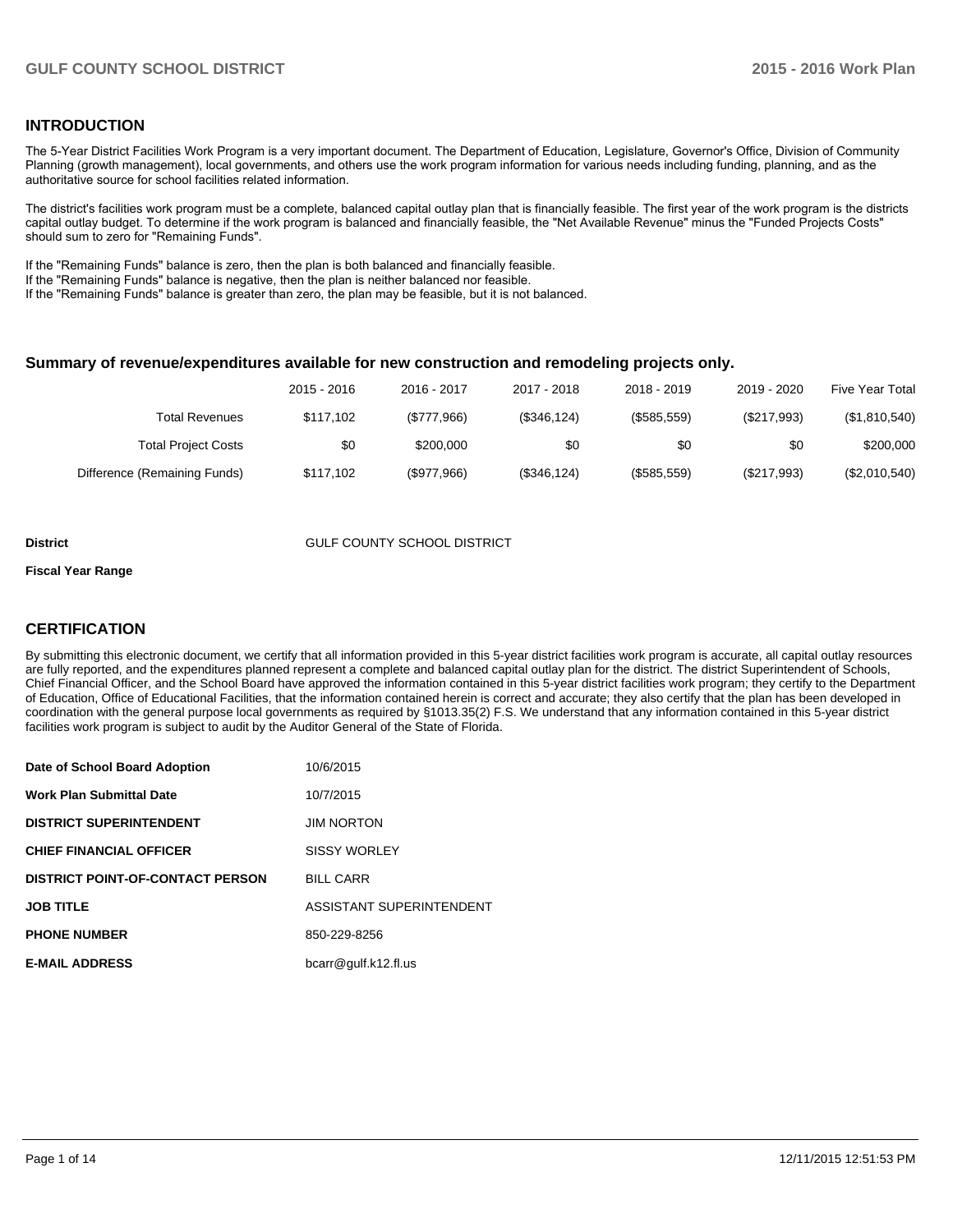# **Expenditures**

#### **Expenditure for Maintenance, Repair and Renovation from 1.50-Mills and PECO**

Annually, prior to the adoption of the district school budget, each school board must prepare a tentative district facilities work program that includes a schedule of major repair and renovation projects necessary to maintain the educational and ancillary facilities of the district.

| Item                                                                                                                                                                                      | $2015 - 2016$<br><b>Actual Budget</b> | 2016 - 2017<br>Projected | 2017 - 2018<br>Projected | 2018 - 2019<br>Projected | 2019 - 2020<br>Projected | <b>Total</b> |
|-------------------------------------------------------------------------------------------------------------------------------------------------------------------------------------------|---------------------------------------|--------------------------|--------------------------|--------------------------|--------------------------|--------------|
| <b>HVAC</b>                                                                                                                                                                               | \$96,000                              | \$40,000                 | \$40,000                 | \$45,000                 | \$45,000                 | \$266,000    |
| DISTRICT ADMINISTRATIVE OFFICES, GULF ADULT SCHOOL, PORT SAINT JOE ELEMENTARY, PORT SAINT JOE JUNIOR SENIOR<br>Locations:<br>HIGH, WEWAHITCHKA ELEMENTARY, WEWAHITCHKA JUNIOR SENIOR HIGH |                                       |                          |                          |                          |                          |              |
| Flooring                                                                                                                                                                                  | \$110,000                             | \$50,000                 | \$50,000                 | \$50,000                 | \$50,000                 | \$310,000    |
| Locations: DISTRICT ADMINISTRATIVE OFFICES, GULF ADULT SCHOOL, PORT SAINT JOE ELEMENTARY, PORT SAINT JOE JUNIOR SENIOR<br>HIGH, WEWAHITCHKA ELEMENTARY                                    |                                       |                          |                          |                          |                          |              |
| Roofing                                                                                                                                                                                   | \$25,000                              | \$100.000                | \$100.000                | \$100,000                | \$100,000                | \$425.000    |
| DISTRICT ADMINISTRATIVE OFFICES, GULF ADULT SCHOOL, PORT SAINT JOE ELEMENTARY, PORT SAINT JOE JUNIOR SENIOR<br>Locations:<br>HIGH, WEWAHITCHKA ELEMENTARY, WEWAHITCHKA JUNIOR SENIOR HIGH |                                       |                          |                          |                          |                          |              |
| Safety to Life                                                                                                                                                                            | \$0                                   | \$0                      | \$0                      | \$0                      | \$0                      | \$0          |
| No Locations for this expenditure.<br>Locations:                                                                                                                                          |                                       |                          |                          |                          |                          |              |
| Fencing                                                                                                                                                                                   | \$0                                   | \$0                      | \$0                      | \$0                      | \$0                      | \$0          |
| Locations: No Locations for this expenditure.                                                                                                                                             |                                       |                          |                          |                          |                          |              |
| Parking                                                                                                                                                                                   | \$0                                   | \$0                      | \$0                      | \$0                      | \$0                      | \$0          |
| Locations: No Locations for this expenditure.                                                                                                                                             |                                       |                          |                          |                          |                          |              |
| Electrical                                                                                                                                                                                | \$0                                   | \$0                      | \$0                      | \$0                      | \$0                      | \$0          |
| Locations: No Locations for this expenditure.                                                                                                                                             |                                       |                          |                          |                          |                          |              |
| Fire Alarm                                                                                                                                                                                | \$5,000                               | \$5,000                  | \$5,000                  | \$5,000                  | \$5,000                  | \$25,000     |
| Locations: DISTRICT ADMINISTRATIVE OFFICES, GULF ADULT SCHOOL, PORT SAINT JOE ELEMENTARY, PORT SAINT JOE JUNIOR SENIOR<br>HIGH, WEWAHITCHKA ELEMENTARY, WEWAHITCHKA JUNIOR SENIOR HIGH    |                                       |                          |                          |                          |                          |              |
| Telephone/Intercom System                                                                                                                                                                 | \$0                                   | \$0                      | \$0                      | \$0                      | \$0                      | \$0          |
| Locations: No Locations for this expenditure.                                                                                                                                             |                                       |                          |                          |                          |                          |              |
| <b>Closed Circuit Television</b>                                                                                                                                                          | \$0                                   | \$0                      | \$0                      | \$0                      | \$0                      | \$0          |
| Locations: No Locations for this expenditure.                                                                                                                                             |                                       |                          |                          |                          |                          |              |
| Paint                                                                                                                                                                                     | \$0                                   | \$0                      | \$0                      | \$0                      | \$0                      | \$0          |
| Locations: No Locations for this expenditure.                                                                                                                                             |                                       |                          |                          |                          |                          |              |
| Maintenance/Repair                                                                                                                                                                        | \$185,000                             | \$70,000                 | \$70,000                 | \$70,000                 | \$70,000                 | \$465,000    |
| Locations: DISTRICT ADMINISTRATIVE OFFICES, GULF ADULT SCHOOL, PORT SAINT JOE ELEMENTARY, PORT SAINT JOE JUNIOR SENIOR<br>HIGH, WEWAHITCHKA ELEMENTARY, WEWAHITCHKA JUNIOR SENIOR HIGH    |                                       |                          |                          |                          |                          |              |
| <b>Sub Total:</b>                                                                                                                                                                         | \$421.000                             | \$265.000                | \$265.000                | \$270,000                | \$270,000                | \$1,491,000  |

| IPFCO<br><b>Expenditures</b><br>Maintenance<br>└─ | \$75.881 | 300.234<br>ა106,234 - | 18.076<br><b>0140</b><br>ЪI | 0.1000010<br>\$139.9431 | \$151.207 | \$591<br>∹∢⊿<br>. - |
|---------------------------------------------------|----------|-----------------------|-----------------------------|-------------------------|-----------|---------------------|
|---------------------------------------------------|----------|-----------------------|-----------------------------|-------------------------|-----------|---------------------|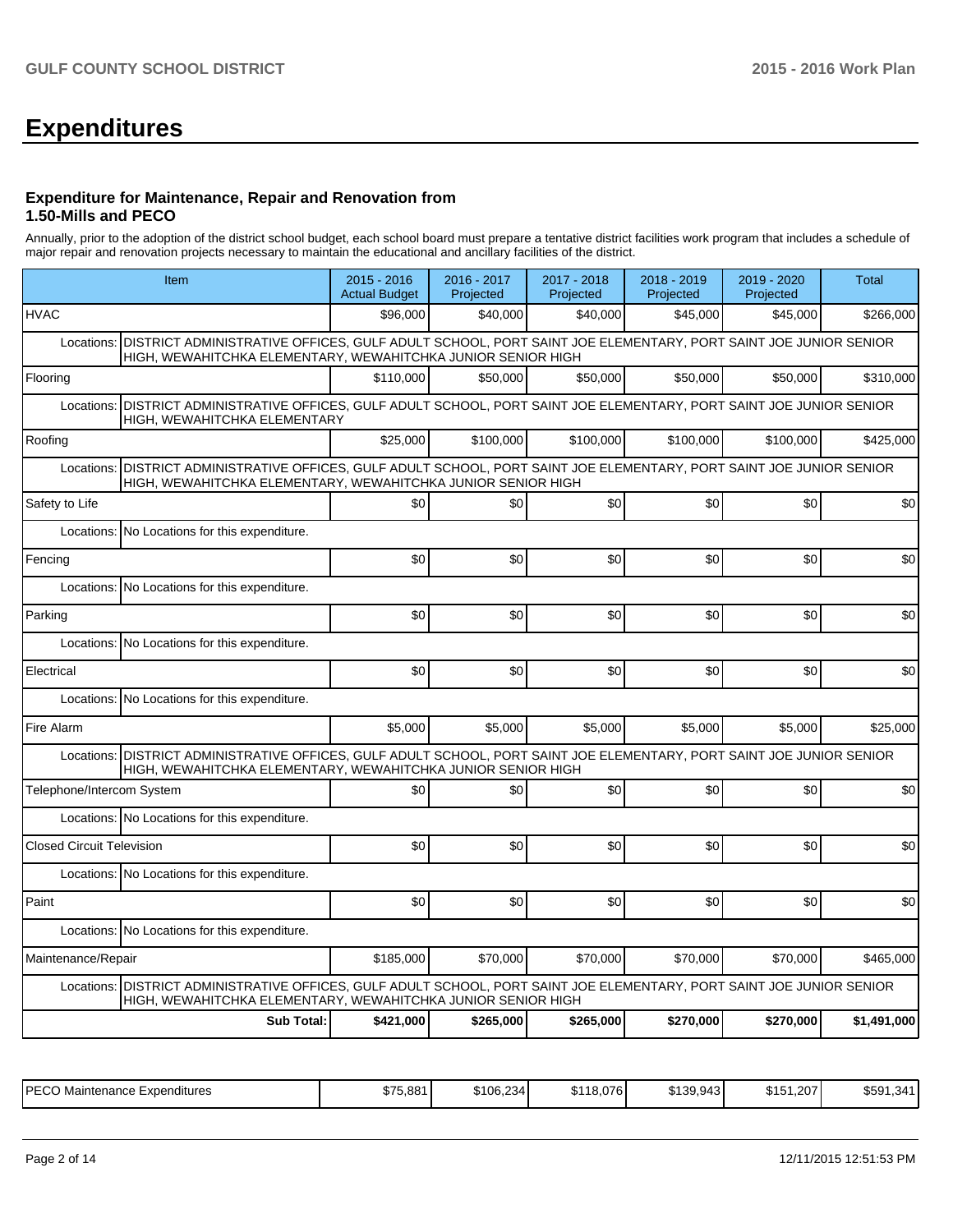| 1.50 Mill Sub<br>Total: I | \$500.342 | \$158.766 | \$146.924 | \$130.057 | 18.793<br>σм.<br>ا⊺دت | .882<br>\$1,054 |
|---------------------------|-----------|-----------|-----------|-----------|-----------------------|-----------------|

| Other Items                                                                                                                                                                           |        | $2015 - 2016$<br><b>Actual Budget</b> | 2016 - 2017<br>Projected | $2017 - 2018$<br>Projected | $2018 - 2019$<br>Projected | $2019 - 2020$<br>Projected | <b>Total</b> |  |
|---------------------------------------------------------------------------------------------------------------------------------------------------------------------------------------|--------|---------------------------------------|--------------------------|----------------------------|----------------------------|----------------------------|--------------|--|
| lighting                                                                                                                                                                              |        | \$10,000                              | \$0                      | \$0                        | \$0                        | \$0                        | \$10,000     |  |
| Locations PORT SAINT JOE JUNIOR SENIOR HIGH                                                                                                                                           |        |                                       |                          |                            |                            |                            |              |  |
| technology                                                                                                                                                                            |        | \$145,223                             | \$0                      | \$0                        | \$0                        | \$0                        | \$145,223    |  |
| Locations DISTRICT ADMINISTRATIVE OFFICES, GULF ADULT SCHOOL, PORT SAINT JOE ELEMENTARY, PORT SAINT JOE JUNIOR SENIOR<br>HIGH, WEWAHITCHKA ELEMENTARY, WEWAHITCHKA JUNIOR SENIOR HIGH |        |                                       |                          |                            |                            |                            |              |  |
|                                                                                                                                                                                       | Total: | \$576,223                             | \$265,000                | \$265,000                  | \$270,000                  | \$270,000                  | \$1,646,223  |  |

### **Local 1.50 Mill Expenditure For Maintenance, Repair and Renovation**

Anticipated expenditures expected from local funding sources over the years covered by the current work plan.

| Item                                                         | 2015 - 2016<br><b>Actual Budget</b> | 2016 - 2017<br>Projected | 2017 - 2018<br>Projected | 2018 - 2019<br>Projected | 2019 - 2020<br>Projected | <b>Total</b> |
|--------------------------------------------------------------|-------------------------------------|--------------------------|--------------------------|--------------------------|--------------------------|--------------|
| Remaining Maint and Repair from 1.5 Mills                    | \$500,342                           | \$158,766                | \$146,924                | \$130,057                | \$118,793                | \$1,054,882  |
| Maintenance/Repair Salaries                                  | \$0                                 | \$0                      | \$0                      | \$0                      | \$0                      | \$0          |
| <b>School Bus Purchases</b>                                  | \$0                                 | \$220,000                | \$0                      | \$250,000                | \$0                      | \$470,000    |
| <b>Other Vehicle Purchases</b>                               | \$0                                 | \$0                      | \$0                      | \$0                      | \$0                      | \$0          |
| Capital Outlay Equipment                                     | \$76,500                            | \$100,000                | \$100,000                | \$125,000                | \$0                      | \$401,500    |
| Rent/Lease Payments                                          | \$0                                 | \$0                      | \$0                      | \$0                      | \$0                      | \$0          |
| <b>COP Debt Service</b>                                      | \$0                                 | \$0                      | \$0                      | \$0                      | \$0                      | \$0          |
| Rent/Lease Relocatables                                      | \$0                                 | \$0                      | \$0                      | \$0                      | \$0                      | \$0          |
| <b>Environmental Problems</b>                                | \$0                                 | \$0                      | \$0                      | \$0                      | \$0                      | \$0          |
| s.1011.14 Debt Service                                       | \$0                                 | \$0                      | \$0                      | \$0                      | \$0                      | \$0          |
| <b>Special Facilities Construction Account</b>               | \$0                                 | \$0                      | \$0                      | \$0                      | \$0                      | \$0          |
| Premiums for Property Casualty Insurance - 1011.71<br>(4a,b) | \$91,558                            | \$120,000                | \$120,000                | \$101,302                | \$120,000                | \$552,860    |
| Qualified School Construction Bonds (QSCB)                   | \$0                                 | \$0                      | \$0                      | \$0                      | \$0                      | \$0          |
| Qualified Zone Academy Bonds (QZAB)                          | \$0                                 | \$0                      | \$0                      | \$0                      | \$0                      | \$0          |
| <b>Covered Play WEL</b>                                      | \$0                                 | \$200,000                | \$0                      | \$0                      | \$0                      | \$200,000    |
| Doors & Restrooms                                            | \$25,000                            | \$0                      | \$0                      | \$0                      | \$0                      | \$25,000     |
| Wewahitchka High Renovations                                 | \$125,000                           | \$0                      | \$0                      | \$0                      | \$0                      | \$125,000    |
| <b>Local Expenditure Totals:</b>                             | \$818,400                           | \$798,766                | \$366,924                | \$606,359                | \$238,793                | \$2,829,242  |

# **Revenue**

# **1.50 Mill Revenue Source**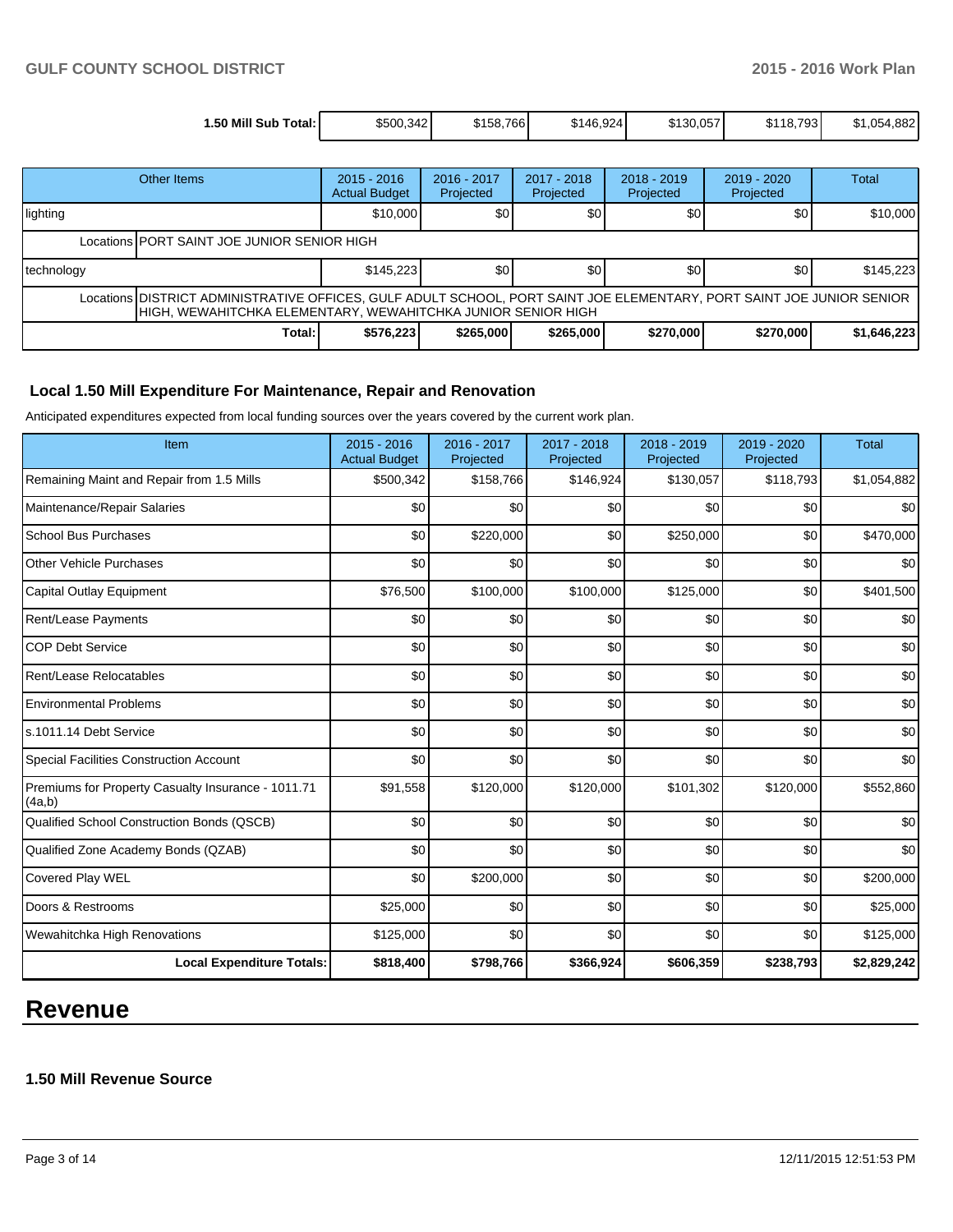Schedule of Estimated Capital Outlay Revenue from each currently approved source which is estimated to be available for expenditures on the projects included in the tentative district facilities work program. All amounts are NET after considering carryover balances, interest earned, new COP's, 1011.14 and 1011.15 loans, etc. Districts cannot use 1.5-Mill funds for salaries except for those explicitly associated with maintenance/repair projects. (1011.71 (5), F.S.)

| Item                                                                                | Fund | $2015 - 2016$<br><b>Actual Value</b> | $2016 - 2017$<br>Projected | $2017 - 2018$<br>Projected | $2018 - 2019$<br>Projected | $2019 - 2020$<br>Projected | Total           |
|-------------------------------------------------------------------------------------|------|--------------------------------------|----------------------------|----------------------------|----------------------------|----------------------------|-----------------|
| (1) Non-exempt property<br>lassessed valuation                                      |      | \$1,485,013,253                      | \$1,578,112,435            | \$1,656,274,127            | \$1,738,731,469            | \$1,838,204,230            | \$8,296,335,514 |
| (2) The Millege projected for<br>discretionary capital outlay per<br>ls.1011.71     |      | 0.57                                 | 0.00                       | 0.00                       | 0.00                       | 0.00                       |                 |
| $(3)$ Full value of the 1.50-Mill<br>discretionary capital outlay per<br>ls.1011.71 |      | \$2,494,822                          | \$2.651.229                | \$2,782,541                | \$2.921.069                | \$3,088,183                | \$13,937,844    |
| $(4)$ Value of the portion of the 1.50<br>-Mill ACTUALLY levied                     | 370  | \$814,025                            | \$0                        | \$0                        | \$0                        | \$0                        | \$814,025       |
| $(5)$ Difference of lines $(3)$ and $(4)$                                           |      | \$1,680,797                          | \$2,651,229                | \$2,782,541                | \$2,921,069                | \$3,088,183                | \$13,123,819    |

## **PECO Revenue Source**

The figure in the row designated "PECO Maintenance" will be subtracted from funds available for new construction because PECO maintenance dollars cannot be used for new construction.

| Item                                 | Fund | $2015 - 2016$<br><b>Actual Budget</b> | 2016 - 2017<br>Projected | 2017 - 2018<br>Projected | $2018 - 2019$<br>Projected | $2019 - 2020$<br>Projected | Total            |
|--------------------------------------|------|---------------------------------------|--------------------------|--------------------------|----------------------------|----------------------------|------------------|
| <b>IPECO New Construction</b>        | 340  | \$0                                   | \$0                      | \$0                      | \$0 <sub>1</sub>           | \$0                        | \$0 <sub>1</sub> |
| <b>PECO Maintenance Expenditures</b> |      | \$75.881                              | \$106,234                | \$118.076                | \$139.943                  | \$151,207                  | \$591,341        |
|                                      |      | \$75.881                              | \$106.234                | \$118.076                | \$139,943                  | \$151.207                  | \$591,341        |

#### **CO & DS Revenue Source**

Revenue from Capital Outlay and Debt Service funds.

| Item                                               | Fund | $2015 - 2016$<br><b>Actual Budget</b> | 2016 - 2017<br>Projected | 2017 - 2018<br>Projected | $2018 - 2019$<br>Projected | 2019 - 2020<br>Projected | Total     |
|----------------------------------------------------|------|---------------------------------------|--------------------------|--------------------------|----------------------------|--------------------------|-----------|
| ICO & DS Cash Flow-through<br><b>I</b> Distributed | 360  | \$20.203                              | \$20,203                 | \$20,203                 | \$20,203                   | \$20,203                 | \$101,015 |
| ICO & DS Interest on<br>Undistributed CO           | 360  | \$597                                 | \$597                    | \$597                    | \$597                      | \$597                    | \$2,985   |
|                                                    |      | \$20,800                              | \$20,800                 | \$20,800                 | \$20,800                   | \$20,800                 | \$104,000 |

#### **Fair Share Revenue Source**

All legally binding commitments for proportionate fair-share mitigation for impacts on public school facilities must be included in the 5-year district work program.

Nothing reported for this section.

#### **Sales Surtax Referendum**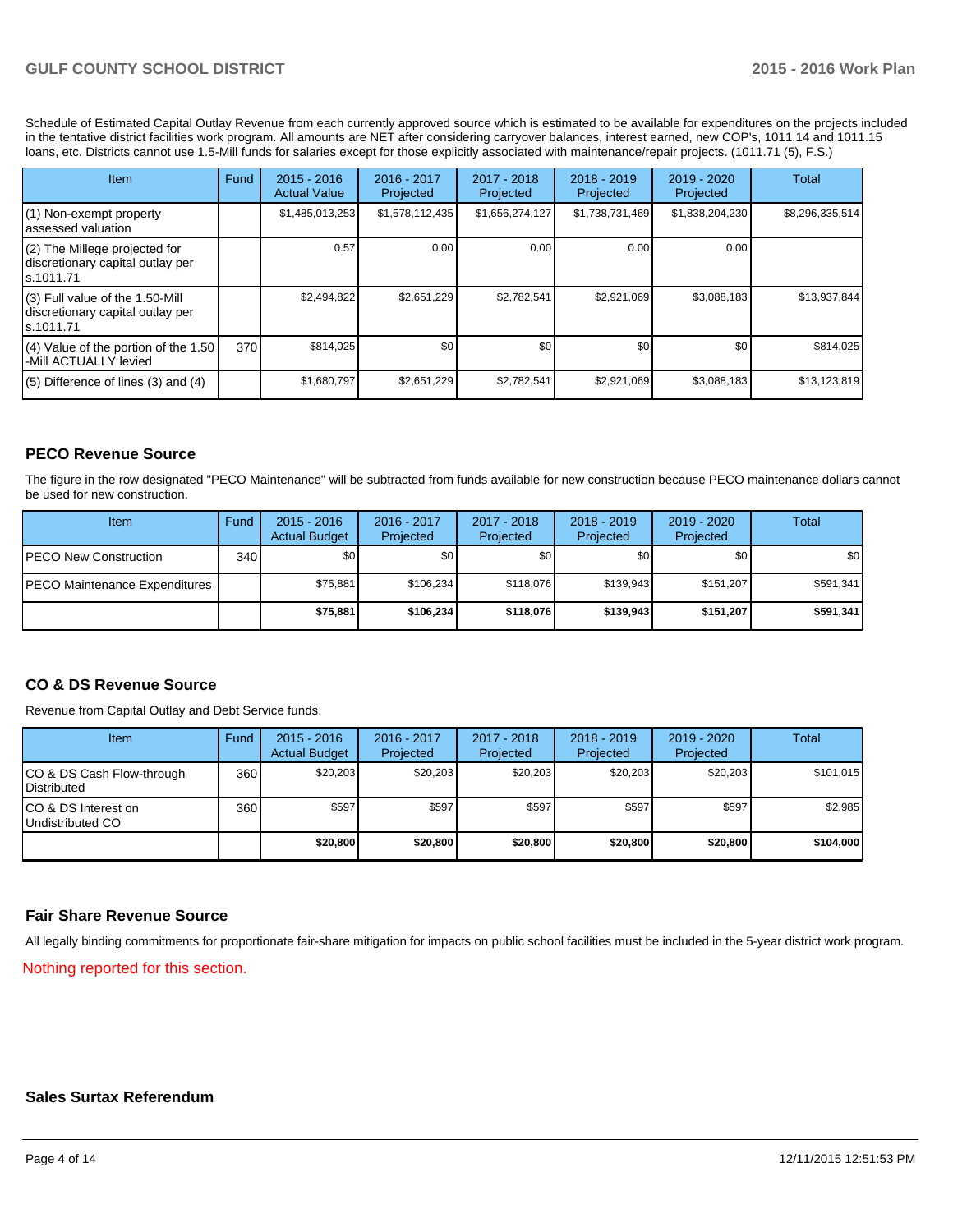Specific information about any referendum for a 1-cent or ½-cent surtax referendum during the previous year.

**Did the school district hold a surtax referendum during the past fiscal year 2014 - 2015?**

No

# **Additional Revenue Source**

Any additional revenue sources

| Item                                                                                                                      | $2015 - 2016$<br><b>Actual Value</b> | 2016 - 2017<br>Projected | 2017 - 2018<br>Projected | 2018 - 2019<br>Projected | 2019 - 2020<br>Projected | <b>Total</b> |
|---------------------------------------------------------------------------------------------------------------------------|--------------------------------------|--------------------------|--------------------------|--------------------------|--------------------------|--------------|
| Proceeds from a s.1011.14/15 F.S. Loans                                                                                   | \$0                                  | \$0                      | \$0                      | \$0                      | \$0                      | \$0          |
| District Bonds - Voted local bond<br>referendum proceeds per s.9, Art VII<br><b>State Constitution</b>                    | \$0                                  | \$0                      | \$0                      | \$0                      | \$0                      | \$0          |
| Proceeds from Special Act Bonds                                                                                           | \$0                                  | \$0                      | \$0                      | \$0                      | \$0                      | \$0          |
| Estimated Revenue from CO & DS Bond<br>Sale                                                                               | \$0                                  | \$0                      | \$0                      | \$0                      | \$0                      | \$0          |
| Proceeds from Voted Capital<br>Improvements millage                                                                       | \$0                                  | \$0                      | \$0                      | \$0                      | \$0                      | \$0          |
| Other Revenue for Other Capital Projects                                                                                  | \$0                                  | \$0                      | \$0                      | \$0                      | \$0                      | \$0          |
| Proceeds from 1/2 cent sales surtax<br>authorized by school board                                                         | \$0                                  | \$0                      | \$0                      | \$0                      | \$0                      | \$0          |
| Proceeds from local governmental<br>infrastructure sales surtax                                                           | \$0                                  | \$0                      | \$0                      | \$0                      | \$0                      | \$0          |
| Proceeds from Certificates of<br>Participation (COP's) Sale                                                               | \$0                                  | \$0                      | \$0                      | \$0                      | \$0                      | \$0          |
| Classrooms First Bond proceeds amount<br>authorized in FY 1997-98                                                         | \$0                                  | \$0                      | \$0                      | \$0                      | \$0                      | \$0          |
| Classrooms for Kids                                                                                                       | \$0                                  | \$0                      | \$0                      | \$0                      | \$0                      | \$0          |
| <b>District Equity Recognition</b>                                                                                        | \$0                                  | \$0                      | \$0                      | \$0                      | \$0                      | \$0          |
| <b>Federal Grants</b>                                                                                                     | \$0                                  | \$0                      | \$0                      | \$0                      | \$0                      | \$0          |
| Proportionate share mitigation (actual<br>cash revenue only, not in kind donations)                                       | \$0                                  | \$0                      | \$0                      | \$0                      | \$0                      | \$0          |
| Impact fees received                                                                                                      | \$0                                  | \$0                      | \$0                      | \$0                      | \$0                      | \$0          |
| Private donations                                                                                                         | \$0                                  | \$0                      | \$0                      | \$0                      | \$0                      | \$0          |
| Grants from local governments or not-for-<br>profit organizations                                                         | \$0                                  | \$0                      | \$0                      | \$0                      | \$0                      | \$0          |
| Interest, Including Profit On Investment                                                                                  | \$37                                 | \$0                      | \$0                      | \$0                      | \$0                      | \$37         |
| Revenue from Bonds pledging proceeds<br>from 1 cent or 1/2 cent Sales Surtax                                              | \$0                                  | \$0                      | \$0                      | \$0                      | \$0                      | \$0          |
| <b>Total Fund Balance Carried Forward</b>                                                                                 | \$100,640                            | \$0                      | \$0                      | \$0                      | \$0                      | \$100,640    |
| General Capital Outlay Obligated Fund<br><b>Balance Carried Forward From Total</b><br><b>Fund Balance Carried Forward</b> | \$0                                  | \$0                      | \$0                      | \$0                      | \$0                      | \$0          |
| Special Facilities Construction Account                                                                                   | \$0                                  | \$0                      | \$0                      | \$0                      | \$0                      | \$0          |
| One Cent - 1/2 Cent Sales Surtax Debt<br>Service From Total Fund Balance Carried<br>Forward                               | \$0                                  | \$0                      | \$0                      | \$0                      | \$0                      | \$0          |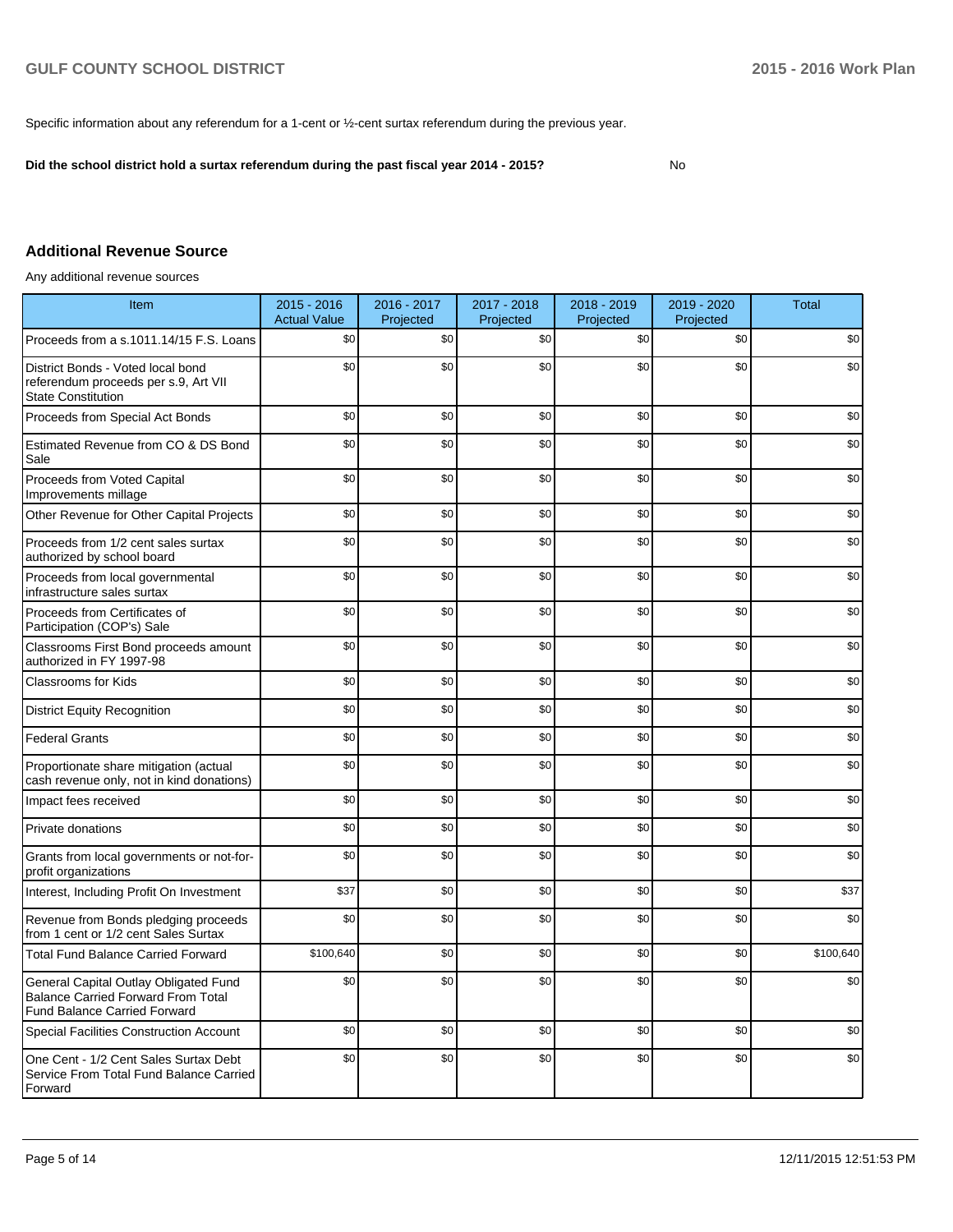| Capital Outlay Projects Funds Balance<br><b>ICarried Forward From Total Fund</b><br><b>Balance Carried Forward</b> | ا S0      | \$0 | \$0 | ا 30 | \$0 <sub>1</sub> | \$0       |
|--------------------------------------------------------------------------------------------------------------------|-----------|-----|-----|------|------------------|-----------|
| Subtotall                                                                                                          | \$100.677 | \$0 | \$0 | ا 30 | \$0              | \$100,677 |

# **Total Revenue Summary**

| <b>Item Name</b>                                           | $2015 - 2016$<br><b>Budget</b> | 2016 - 2017<br>Projected | $2017 - 2018$<br>Projected | $2018 - 2019$<br>Projected | $2019 - 2020$<br>Projected | <b>Five Year Total</b> |
|------------------------------------------------------------|--------------------------------|--------------------------|----------------------------|----------------------------|----------------------------|------------------------|
| Local 1.5 Mill Discretionary Capital Outlay<br>l Revenue   | \$814,025                      | \$0 <sub>1</sub>         | \$0                        | \$0                        | \$0                        | \$814,025              |
| PECO and 1.5 Mill Maint and Other 1.5<br>Mill Expenditures | (\$818,400)                    | (\$798,766)              | (\$366,924)                | (\$606,359)                | (\$238,793)                | (\$2,829,242)          |
| IPECO Maintenance Revenue                                  | \$75,881                       | \$106.234                | \$118.076                  | \$139,943                  | \$151.207                  | \$591,341              |
| Available 1.50 Mill for New<br><b>Construction</b>         | ( \$4,375)                     | (\$798,766)              | (\$366,924)                | $($ \$606,359)             | ( \$238,793]               | (\$2,015,217)          |

| <b>Item Name</b>                      | $2015 - 2016$<br><b>Budget</b> | 2016 - 2017<br>Projected | 2017 - 2018<br>Projected | $2018 - 2019$<br>Projected | 2019 - 2020<br>Projected | <b>Five Year Total</b> |
|---------------------------------------|--------------------------------|--------------------------|--------------------------|----------------------------|--------------------------|------------------------|
| ICO & DS Revenue                      | \$20,800                       | \$20,800                 | \$20,800                 | \$20,800                   | \$20,800                 | \$104,000              |
| <b>IPECO New Construction Revenue</b> | \$0 <sub>1</sub>               | \$0                      | \$0                      | \$0                        | \$0                      | \$0                    |
| <b>IOther/Additional Revenue</b>      | \$100,677                      | \$0                      | \$0                      | \$0                        | \$0                      | \$100,677              |
| <b>Total Additional Revenuel</b>      | \$121,477                      | \$20,800                 | \$20,800                 | \$20,800                   | \$20,800                 | \$204,677              |
| Total Available Revenue               | \$117,102                      | ( \$777, 966)            | $($ \$346,124 $)$        | $($ \$585,559)             | ( \$217,993)             | $($ \$1,810,540)       |

# **Project Schedules**

## **Capacity Project Schedules**

A schedule of capital outlay projects necessary to ensure the availability of satisfactory classrooms for the projected student enrollment in K-12 programs.

Nothing reported for this section.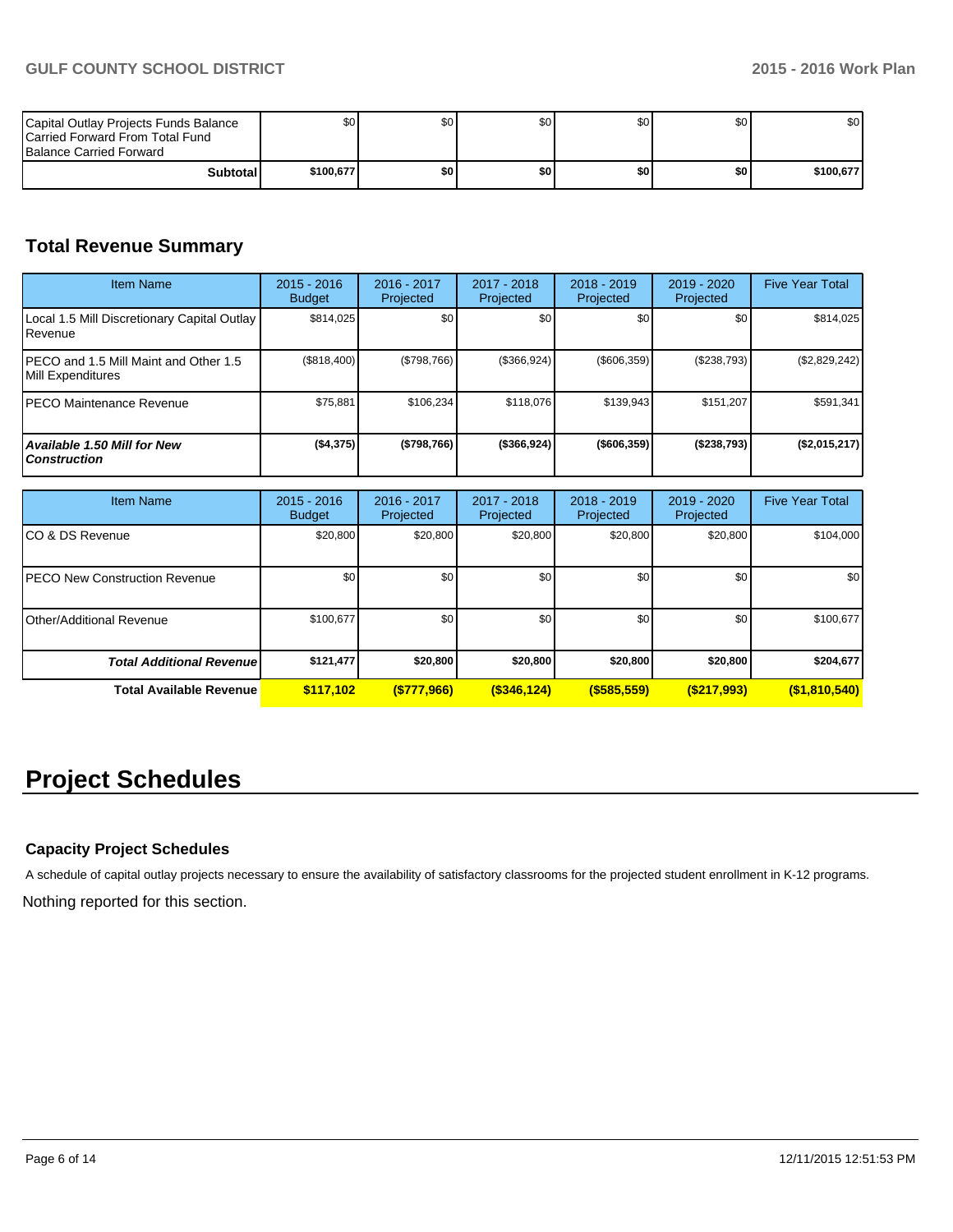| <b>Planned Cost:</b>     |  |  |  |
|--------------------------|--|--|--|
| <b>Student Stations:</b> |  |  |  |
| <b>Total Classrooms:</b> |  |  |  |
| Gross Sq Ft:             |  |  |  |

### **Other Project Schedules**

Major renovations, remodeling, and additions of capital outlay projects that do not add capacity to schools.

| <b>Project Description</b>                               | Location                                | $2015 - 2016$<br><b>Actual Budget</b> | 2016 - 2017<br>Projected | 2017 - 2018<br>Projected | 2018 - 2019<br>Projected | 2019 - 2020<br>Projected | <b>Total</b>  | Funded  |
|----------------------------------------------------------|-----------------------------------------|---------------------------------------|--------------------------|--------------------------|--------------------------|--------------------------|---------------|---------|
| covered outdoor p.e. facility                            | <b>WEWAHITCHKA</b><br><b>ELEMENTARY</b> | \$0                                   | \$200,000                | \$0                      | \$0 <sub>1</sub>         | \$0                      | \$200,000 Yes |         |
| Project description not specified Location not specified |                                         | \$0                                   | \$0                      | \$0                      | \$0                      | \$0                      |               | $$0$ No |
| Project description not specified Location not specified |                                         | \$0                                   | \$0                      | \$0                      | \$0                      | \$0                      |               | $$0$ No |
| Project description not specified Location not specified |                                         | \$0                                   | \$0                      | \$0                      | \$0                      | \$0                      |               | $$0$ No |
| Project description not specified Location not specified |                                         | \$0                                   | \$0                      | \$0                      | \$0                      | \$0                      |               | $$0$ No |
| Project description not specified Location not specified |                                         | \$0                                   | \$0                      | \$0                      | \$0                      | \$0                      |               | $$0$ No |
| Project description not specified Location not specified |                                         | \$0                                   | \$0                      | \$0                      | \$0                      | \$0                      |               | \$0 No  |
|                                                          |                                         | \$0                                   | \$200,000                | \$0                      | \$0                      | \$0                      | \$200,000     |         |

## **Additional Project Schedules**

Any projects that are not identified in the last approved educational plant survey.

| <b>Project Description</b>           | Location                         | <b>Num</b> | $2015 - 2016$<br>Classroom   Actual Budget | $2016 - 2017$<br>Projected | 2017 - 2018<br>Projected | 2018 - 2019<br>Projected | 2019 - 2020<br>Projected | Total | Funded  |
|--------------------------------------|----------------------------------|------------|--------------------------------------------|----------------------------|--------------------------|--------------------------|--------------------------|-------|---------|
| Project description not<br>specified | <b>Location not</b><br>specified |            | \$0                                        | \$٥Ι                       | \$0                      | \$0                      | \$0                      |       | $$0$ No |
|                                      |                                  |            | \$0                                        | \$OI                       | \$0                      | \$0                      | \$0                      | \$0   |         |

## **Non Funded Growth Management Project Schedules**

Schedule indicating which projects, due to planned development, that CANNOT be funded from current revenues projected over the next five years.

Nothing reported for this section.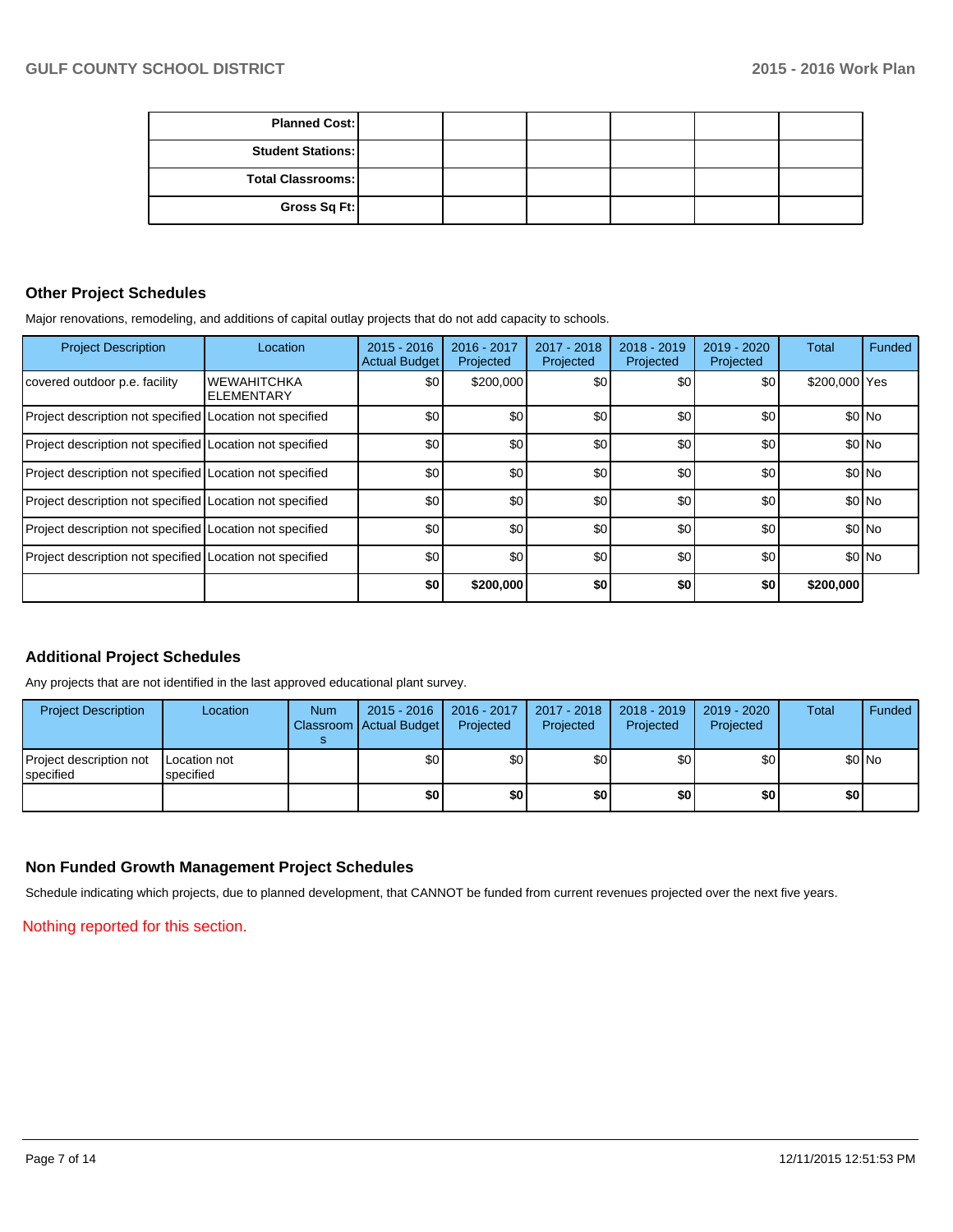# **Tracking**

# **Capacity Tracking**

| Location                                     | $2015 -$<br>2016 Satis.<br>Stu. Sta. | Actual<br>$2015 -$<br>2016 FISH<br>Capacity | Actual<br>$2014 -$<br>2015<br><b>COFTE</b> | # Class<br><b>Rooms</b> | Actual<br>Average<br>$2015 -$<br>2016 Class<br><b>Size</b> | Actual<br>$2015 -$<br>2016<br><b>Utilization</b> | <b>New</b><br>Stu.<br><b>Capacity</b> | <b>New</b><br>Rooms to<br>be<br>Added/Re<br>moved | Projected<br>$2019 -$<br>2020<br><b>COFTE</b> | Projected<br>$2019 -$<br>2020<br><b>Utilization</b> | Projected<br>$2019 -$<br>2020 Class<br><b>Size</b> |
|----------------------------------------------|--------------------------------------|---------------------------------------------|--------------------------------------------|-------------------------|------------------------------------------------------------|--------------------------------------------------|---------------------------------------|---------------------------------------------------|-----------------------------------------------|-----------------------------------------------------|----------------------------------------------------|
| IWEWAHITCHKA<br>IELEMENTARY                  | 567                                  | 567                                         | 422                                        | 30                      | 14                                                         | 74.00 %                                          | $\Omega$                              |                                                   | $\overline{0}$                                | 0.00%                                               | $\overline{0}$                                     |
| IPORT SAINT JOE<br>IELEMENTARY               | 760                                  | 760                                         | 549                                        | 37                      | 15                                                         | 72.00 %                                          | 0                                     |                                                   | $\overline{0}$                                | 0.00%                                               | $\overline{0}$                                     |
| IPORT SAINT JOE<br><b>JUNIOR SENIOR HIGH</b> | 1,108                                | 997                                         | 491                                        | 47                      | 10 <sup>1</sup>                                            | 49.00 %                                          |                                       |                                                   | $\Omega$                                      | 0.00%                                               | $\overline{0}$                                     |
| IHIGHLAND VIEW<br>lelementary                | 0                                    |                                             |                                            | $\mathbf 0$             | $\Omega$                                                   | 0.00 %                                           |                                       |                                                   | $\overline{0}$                                | 0.00 %                                              | $\overline{0}$                                     |
| IWEWAHITCHKA JUNIOR I<br>ISENIOR HIGH        | 786                                  | 707                                         | 352                                        | 35                      | 10 <sup>1</sup>                                            | 50.00 %                                          | $\Omega$                              | C                                                 | $\overline{0}$                                | 0.00%                                               | $\mathbf 0$                                        |
| IGULF ADULT SCHOOL                           | 72                                   | 108                                         | 51                                         | 3                       | 2                                                          | 4.00 %                                           | $\Omega$                              | C                                                 | $\overline{0}$                                | 0.00%                                               | $\overline{0}$                                     |
|                                              | 3,293                                | 3,139                                       | 1,819                                      | 152                     | 12                                                         | 57.95 %                                          | 0                                     | 0                                                 | $\bf{0}$                                      | 0.00%                                               | $\mathbf{0}$                                       |

The COFTE Projected Total (0) for 2019 - 2020 must match the Official Forecasted COFTE Total (1,599 ) for 2019 - 2020 before this section can be completed. In the event that the COFTE Projected Total does not match the Official forecasted COFTE, then the Balanced Projected COFTE Table should be used to balance COFTE.

| Projected COFTE for 2019 - 2020 |       |      |  |  |  |
|---------------------------------|-------|------|--|--|--|
| Elementary (PK-3)               | 587   |      |  |  |  |
| Middle (4-8)                    | 565   | Eler |  |  |  |
| High (9-12)                     | 447   | Mid  |  |  |  |
|                                 | 1,599 | lial |  |  |  |

| <b>Grade Level Type</b> | <b>Balanced Projected</b><br>COFTE for 2019 - 2020 |
|-------------------------|----------------------------------------------------|
| Elementary (PK-3)       | 587                                                |
| Middle (4-8)            | 565                                                |
| High (9-12)             | 44.                                                |
|                         | 1,599                                              |

#### **Relocatable Replacement**

Number of relocatable classrooms clearly identified and scheduled for replacement in the school board adopted financially feasible 5-year district work program.

| Location                                 | $2015 - 2016$ | 2016 - 2017 | $2017 - 2018$ | $2018 - 2019$ | 2019 - 2020 1 | Year 5 Total |
|------------------------------------------|---------------|-------------|---------------|---------------|---------------|--------------|
| <b>Total Relocatable Replacements: I</b> |               |             |               |               |               |              |

## **Charter Schools Tracking**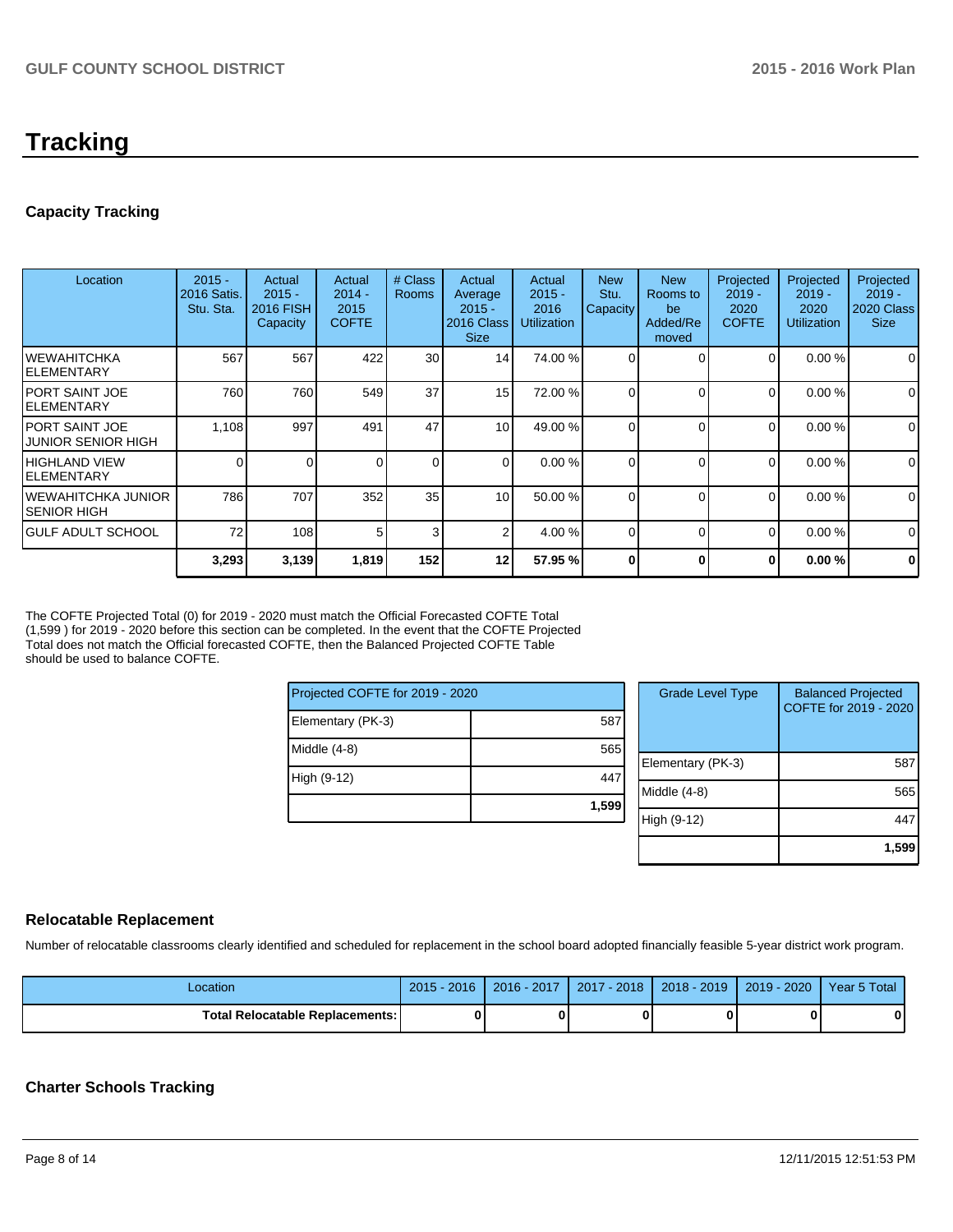Information regarding the use of charter schools.

Nothing reported for this section.

#### **Special Purpose Classrooms Tracking**

The number of classrooms that will be used for certain special purposes in the current year, by facility and type of classroom, that the district will, 1), not use for educational purposes, and 2), the co-teaching classrooms that are not open plan classrooms and will be used for educational purposes.

| School                                                    | <b>School Type</b>                   | # of Elementary<br>K-3 Classrooms | # of Middle 4-8<br><b>Classrooms</b> | # of High $9-12$<br><b>Classrooms</b> | # of $ESE$<br><b>Classrooms</b> | # of Combo<br><b>Classrooms</b> | Total<br><b>Classrooms</b> |
|-----------------------------------------------------------|--------------------------------------|-----------------------------------|--------------------------------------|---------------------------------------|---------------------------------|---------------------------------|----------------------------|
| <b>JPORT SAINT JOE ELEMENTARY</b>                         | Educational                          |                                   |                                      |                                       |                                 |                                 |                            |
| <b>IPORT SAINT JOE JUNIOR SENIOR Educational</b><br>IHIGH |                                      |                                   |                                      |                                       |                                 |                                 |                            |
| IWEWAHITCHKA JUNIOR SENIOR<br>IHIGH                       | Educational                          |                                   |                                      |                                       |                                 |                                 |                            |
|                                                           | <b>Total Educational Classrooms:</b> |                                   |                                      |                                       |                                 |                                 |                            |

| School                                            | School Type | # of Elementary<br>K-3 Classrooms | # of Middle 4-8<br><b>Classrooms</b> | $#$ of High 9-12<br><b>Classrooms</b> | # of $ESE$<br>Classrooms | # of Combo<br><b>Classrooms</b> | <b>Total</b><br><b>Classrooms</b> |
|---------------------------------------------------|-------------|-----------------------------------|--------------------------------------|---------------------------------------|--------------------------|---------------------------------|-----------------------------------|
| <b>PORT SAINT JOE ELEMENTARY</b>                  | Co-Teaching |                                   |                                      |                                       |                          |                                 | $\overline{2}$                    |
| PORT SAINT JOE JUNIOR SENIOR Co-Teaching<br>IHIGH |             |                                   |                                      |                                       |                          |                                 | $\mathcal{P}$                     |
| WEWAHITCHKA JUNIOR SENIOR<br>IHIGH                | Co-Teaching |                                   |                                      |                                       |                          |                                 |                                   |
| <b>Total Co-Teaching Classrooms:</b>              |             |                                   |                                      |                                       |                          |                                 | 6 I                               |

#### **Infrastructure Tracking**

**Necessary offsite infrastructure requirements resulting from expansions or new schools. This section should include infrastructure information related to capacity project schedules and other project schedules (Section 4).**

Not Specified

**Proposed location of planned facilities, whether those locations are consistent with the comprehensive plans of all affected local governments, and recommendations for infrastructure and other improvements to land adjacent to existing facilities. Provisions of 1013.33(12), (13) and (14) and 1013.36 must be addressed for new facilities planned within the 1st three years of the plan (Section 5).**

Not Specified

**Consistent with Comp Plan?** No

#### **Net New Classrooms**

The number of classrooms, by grade level and type of construction, that were added during the last fiscal year.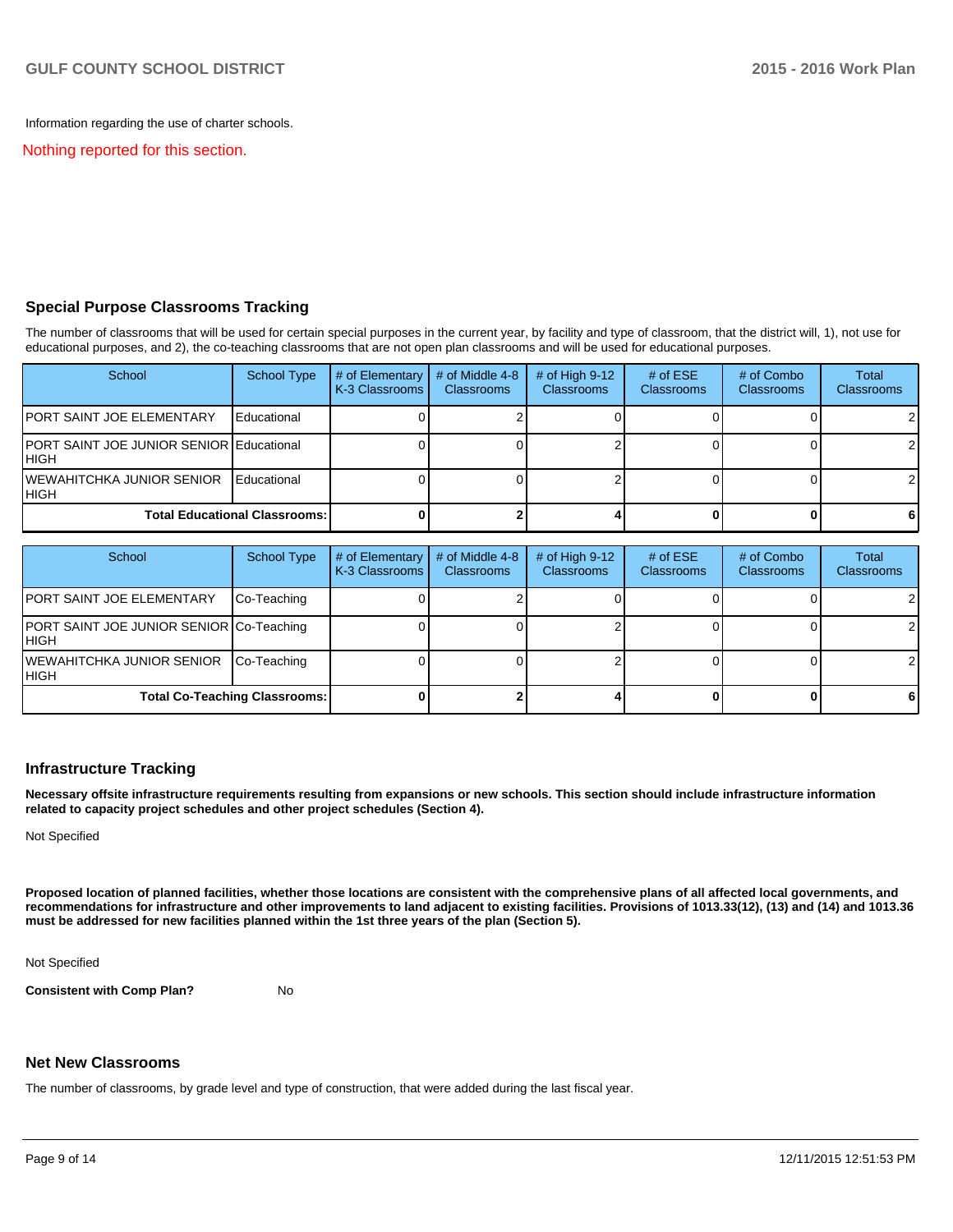| List the net new classrooms added in the 2014 - 2015 fiscal year.                                                                                       |                                                                        |                            |                                |                        | List the net new classrooms to be added in the 2015 - 2016 fiscal<br>year. |                            |                                |                        |  |
|---------------------------------------------------------------------------------------------------------------------------------------------------------|------------------------------------------------------------------------|----------------------------|--------------------------------|------------------------|----------------------------------------------------------------------------|----------------------------|--------------------------------|------------------------|--|
| "Classrooms" is defined as capacity carrying classrooms that are added to increase<br>capacity to enable the district to meet the Class Size Amendment. | Totals for fiscal year 2015 - 2016 should match totals in Section 15A. |                            |                                |                        |                                                                            |                            |                                |                        |  |
| Location                                                                                                                                                | $2014 - 2015$ #<br>Permanent                                           | $2014 - 2015$ #<br>Modular | $2014 - 2015$ #<br>Relocatable | $2014 - 2015$<br>Total | $2015 - 2016$ #<br>Permanent                                               | $2015 - 2016$ #<br>Modular | $2015 - 2016$ #<br>Relocatable | $2015 - 2016$<br>Total |  |
| Elementary (PK-3)                                                                                                                                       |                                                                        |                            |                                |                        |                                                                            |                            |                                | ΩI                     |  |
| Middle (4-8)                                                                                                                                            |                                                                        |                            |                                |                        |                                                                            |                            |                                | ΟI                     |  |
| High (9-12)                                                                                                                                             |                                                                        |                            |                                |                        |                                                                            |                            |                                |                        |  |
|                                                                                                                                                         |                                                                        |                            |                                |                        |                                                                            |                            |                                |                        |  |

### **Relocatable Student Stations**

Number of students that will be educated in relocatable units, by school, in the current year, and the projected number of students for each of the years in the workplan.

| <b>Site</b>                       | $2015 - 2016$ | 2016 - 2017 | 2017 - 2018 | 2018 - 2019 | $2019 - 2020$ | 5 Year Average |
|-----------------------------------|---------------|-------------|-------------|-------------|---------------|----------------|
| WEWAHITCHKA ELEMENTARY            | 25            |             |             |             |               | 51             |
| IPORT SAINT JOE ELEMENTARY        |               |             |             |             |               |                |
| PORT SAINT JOE JUNIOR SENIOR HIGH |               |             |             |             |               |                |
| IHIGHLAND VIEW ELEMENTARY         |               |             |             |             |               |                |
| IWEWAHITCHKA JUNIOR SENIOR HIGH   |               |             |             |             |               |                |
| IGULF ADULT SCHOOL                |               |             |             |             |               |                |
|                                   |               |             |             |             |               |                |

| <b>Totals for GULF COUNTY SCHOOL DISTRICT</b>     |       |       |       |       |       |       |
|---------------------------------------------------|-------|-------|-------|-------|-------|-------|
| Total students in relocatables by year.           |       |       |       |       | 51    |       |
| Total number of COFTE students projected by year. | 1,730 | 1,692 | 1.660 | 1,623 | 1.599 | 1.661 |
| Percent in relocatables by year.                  | 1 % I | 0%    | 0%    | 0 % l | 0%    | 0%    |

# **Leased Facilities Tracking**

Exising leased facilities and plans for the acquisition of leased facilities, including the number of classrooms and student stations, as reported in the educational plant survey, that are planned in that location at the end of the five year workplan.

| Location                          | # of Leased<br>Classrooms 2015 - I<br>2016 | <b>FISH Student</b><br><b>Stations</b> | Owner | # of Leased<br>Classrooms 2019 - I<br>2020 | <b>FISH Student</b><br><b>Stations</b> |
|-----------------------------------|--------------------------------------------|----------------------------------------|-------|--------------------------------------------|----------------------------------------|
| IWEWAHITCHKA ELEMENTARY           |                                            | 25                                     |       |                                            |                                        |
| <b>JPORT SAINT JOE ELEMENTARY</b> |                                            |                                        |       |                                            |                                        |
| PORT SAINT JOE JUNIOR SENIOR HIGH |                                            |                                        |       |                                            |                                        |
| HIGHLAND VIEW ELEMENTARY          |                                            |                                        |       |                                            |                                        |
| IWEWAHITCHKA JUNIOR SENIOR HIGH   |                                            |                                        |       |                                            |                                        |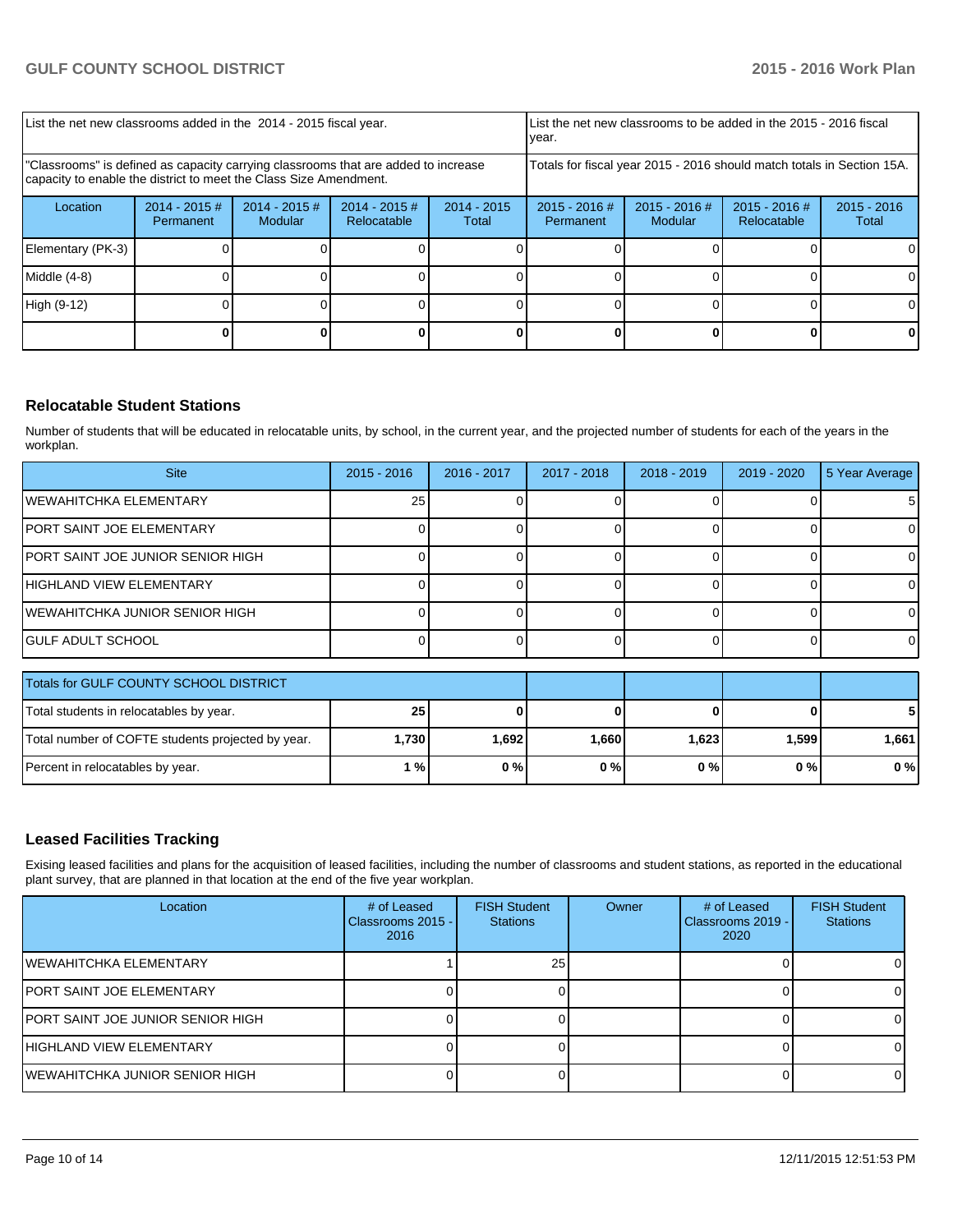| <b>IGULF ADULT SCHOOL</b> |            |  |  |
|---------------------------|------------|--|--|
|                           | OE.<br>ں ک |  |  |

#### **Failed Standard Relocatable Tracking**

Relocatable units currently reported by school, from FISH, and the number of relocatable units identified as 'Failed Standards'.

Nothing reported for this section.

# **Planning**

#### **Class Size Reduction Planning**

**Plans approved by the school board that reduce the need for permanent student stations such as acceptable school capacity levels, redistricting, busing, year-round schools, charter schools, magnet schools, public-private partnerships, multitrack scheduling, grade level organization, block scheduling, or other alternatives.**

There is space available to meet the requirements for class size reduction. Projected COFTE numbers are predicted to drop in the next five years reducing the need for new classrooms.

#### **School Closure Planning**

**Plans for the closure of any school, including plans for disposition of the facility or usage of facility space, and anticipated revenues.**

No schools will be closed in Gulf County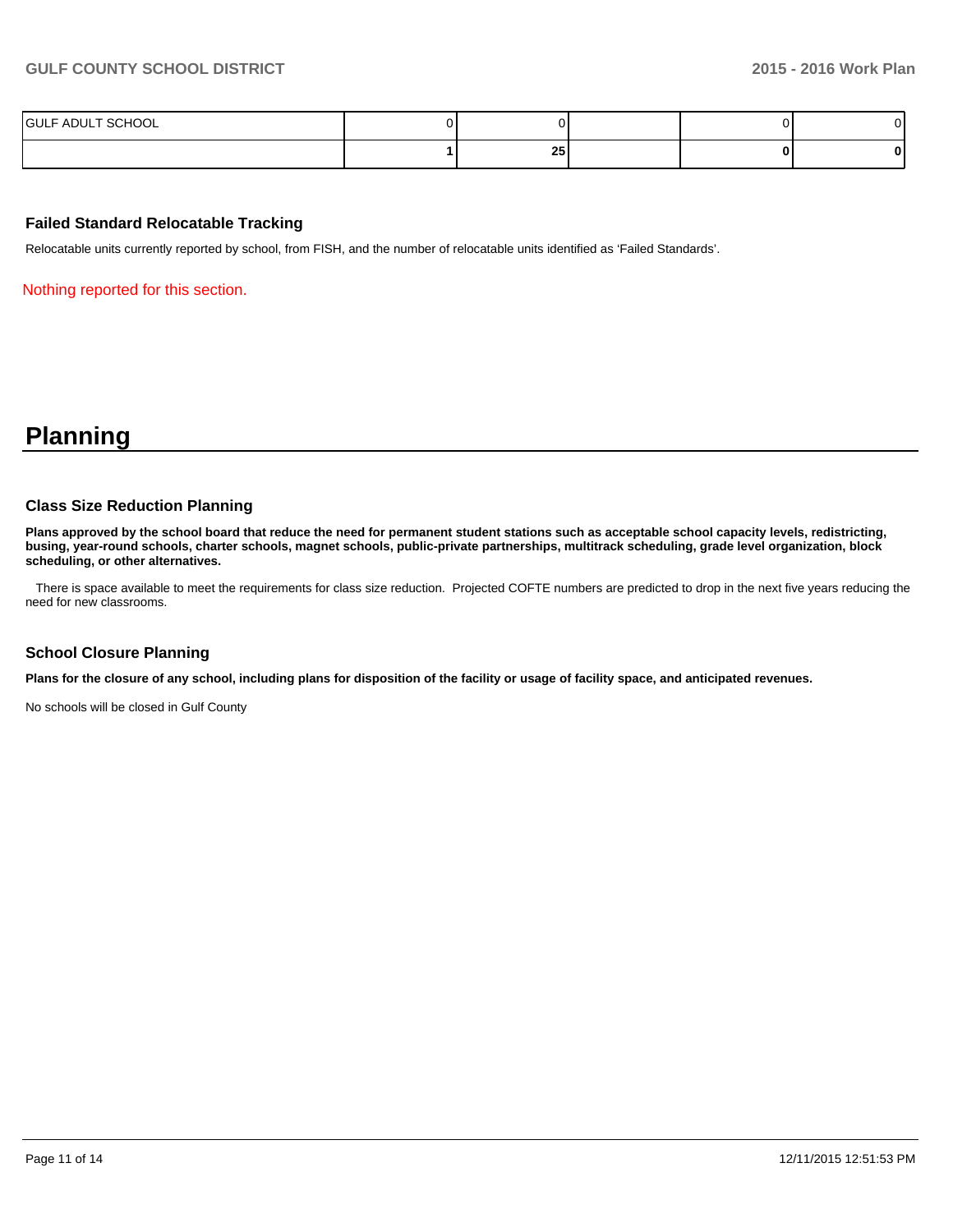# **Long Range Planning**

#### **Ten-Year Maintenance**

District projects and locations regarding the projected need for major renovation, repair, and maintenance projects within the district in years 6-10 beyond the projects plans detailed in the five years covered by the work plan.

Nothing reported for this section.

#### **Ten-Year Capacity**

Schedule of capital outlay projects projected to ensure the availability of satisfactory student stations for the projected student enrollment in K-12 programs for the future 5 years beyond the 5-year district facilities work program.

Nothing reported for this section.

#### **Ten-Year Planned Utilization**

Schedule of planned capital outlay projects identifying the standard grade groupings, capacities, and planned utilization rates of future educational facilities of the district for both permanent and relocatable facilities.

| Grade Level Projections         | <b>FISH</b><br>Student<br><b>Stations</b> | <b>Actual 2014 -</b><br>2015 FISH<br>Capacity | Actual<br>$2014 -$<br>2015<br><b>COFTE</b> | Actual 2014 - 2015<br><b>Utilization</b> | Actual 2015 - 2016 / 2024 - 2025 new<br>Student Capacity to be added/removed | Projected 2024<br><b>2025 COFTE</b> | $-$ Projected 2024 -<br>2025 Utilization |
|---------------------------------|-------------------------------------------|-----------------------------------------------|--------------------------------------------|------------------------------------------|------------------------------------------------------------------------------|-------------------------------------|------------------------------------------|
| Elementary - District<br>Totals | 1.327                                     | 1,327                                         | 870.00                                     | 65.56 %                                  |                                                                              | 871                                 | 65.64 %                                  |
| Middle - District Totals        |                                           |                                               | 0.00                                       | $0.00\%$                                 |                                                                              |                                     | 0.00%                                    |
| High - District Totals          | 1.918                                     | 1.726                                         | 1.121.00                                   | 64.95 %                                  |                                                                              | 1.121                               | 64.95 %                                  |
| Other - ESE, etc                | 140 <sub>l</sub>                          | 183                                           | 5.00                                       | 2.73%                                    |                                                                              |                                     | 3.28 %                                   |
|                                 | 3,385                                     | 3,236                                         | 996.00                                     | 61.68%                                   |                                                                              | 1,998                               | 61.74 %                                  |

**Combination schools are included with the middle schools for student stations, capacity, COFTE and utilization purposes because these facilities all have a 90% utilization factor. Use this space to explain or define the grade groupings for combination schools.**

No comments to report.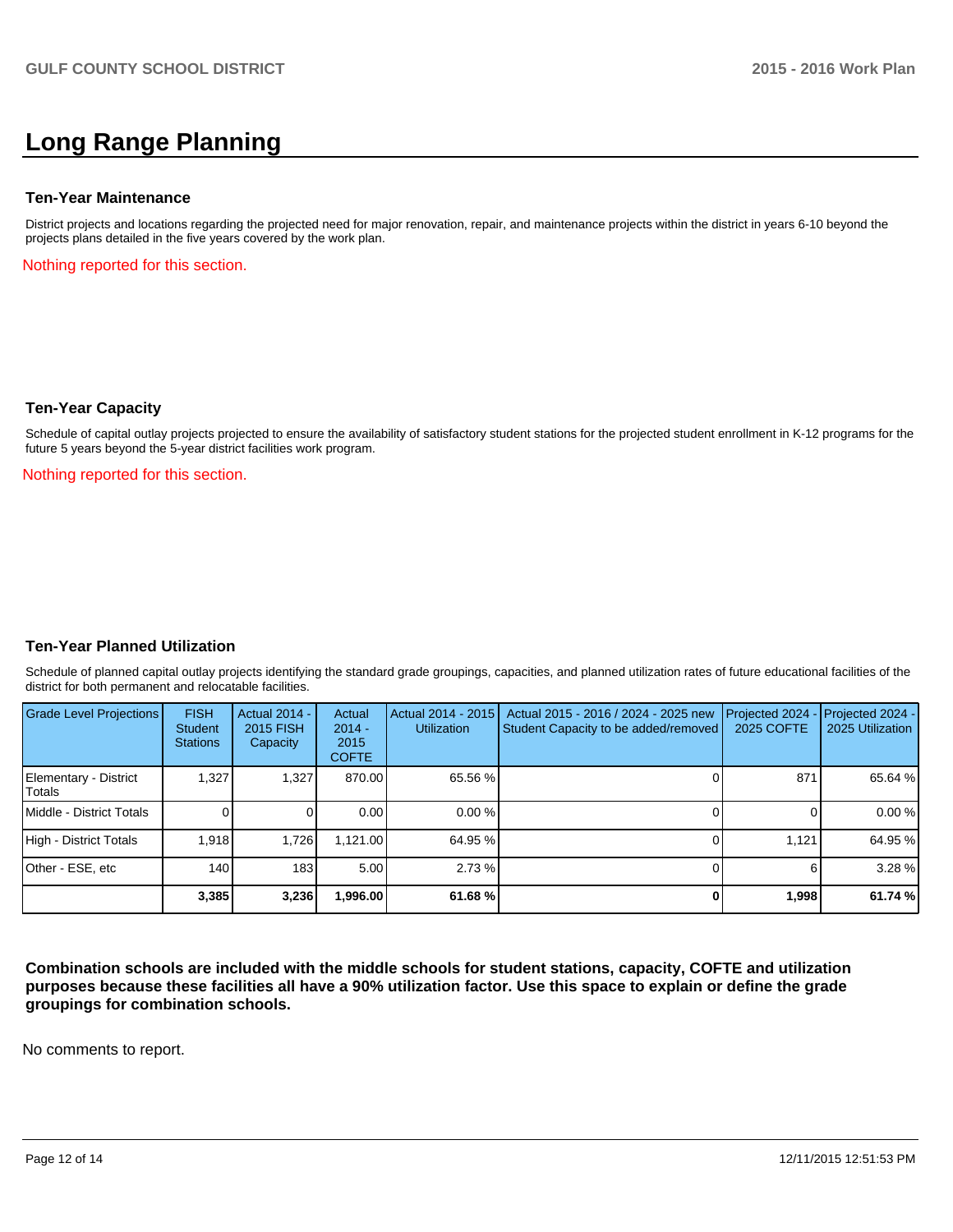#### **Ten-Year Infrastructure Planning**

**Proposed Location of Planned New, Remodeled, or New Additions to Facilities in 06 thru 10 out years (Section 28).**

Nothing reported for this section.

Plans for closure of any school, including plans for disposition of the facility or usage of facility space, and anticipated revenues in the 06 thru 10 out **years (Section 29).**

Nothing reported for this section.

#### **Twenty-Year Maintenance**

District projects and locations regarding the projected need for major renovation, repair, and maintenance projects within the district in years 11-20 beyond the projects plans detailed in the five years covered by the work plan.

Nothing reported for this section.

### **Twenty-Year Capacity**

Schedule of capital outlay projects projected to ensure the availability of satisfactory student stations for the projected student enrollment in K-12 programs for the future 11-20 years beyond the 5-year district facilities work program.

Nothing reported for this section.

#### **Twenty-Year Planned Utilization**

Schedule of planned capital outlay projects identifying the standard grade groupings, capacities, and planned utilization rates of future educational facilities of the district for both permanent and relocatable facilities.

| <b>Grade Level Projections</b>   | <b>FISH</b><br><b>Student</b><br><b>Stations</b> | <b>Actual 2014 -</b><br>2015 FISH<br>Capacity | Actual<br>$2014 -$<br>2015<br><b>COFTE</b> | Actual 2014 - 2015<br><b>Utilization</b> | Actual 2015 - 2016 / 2034 - 2035 new<br>Student Capacity to be added/removed | Projected 2034<br>2035 COFTE | Projected 2034 -<br>2035 Utilization |
|----------------------------------|--------------------------------------------------|-----------------------------------------------|--------------------------------------------|------------------------------------------|------------------------------------------------------------------------------|------------------------------|--------------------------------------|
| Elementary - District<br> Totals | 1,327                                            | 1,327                                         | 870.00                                     | 65.56 %                                  |                                                                              | 871                          | 65.64 %                              |
| Middle - District Totals         |                                                  |                                               | 0.00                                       | 0.00%                                    |                                                                              |                              | 0.00%                                |
| High - District Totals           | 1,918                                            | 1.726                                         | 1.121.00                                   | 64.95 %                                  |                                                                              | 1.121                        | 64.95 %                              |
| Other - ESE, etc                 | 140                                              | 183                                           | 5.00                                       | 2.73%                                    |                                                                              |                              | 3.28%                                |
|                                  | 3,385                                            | 3,236                                         | 1,996.00                                   | 61.68%                                   |                                                                              | 1,998                        | 61.74 %                              |